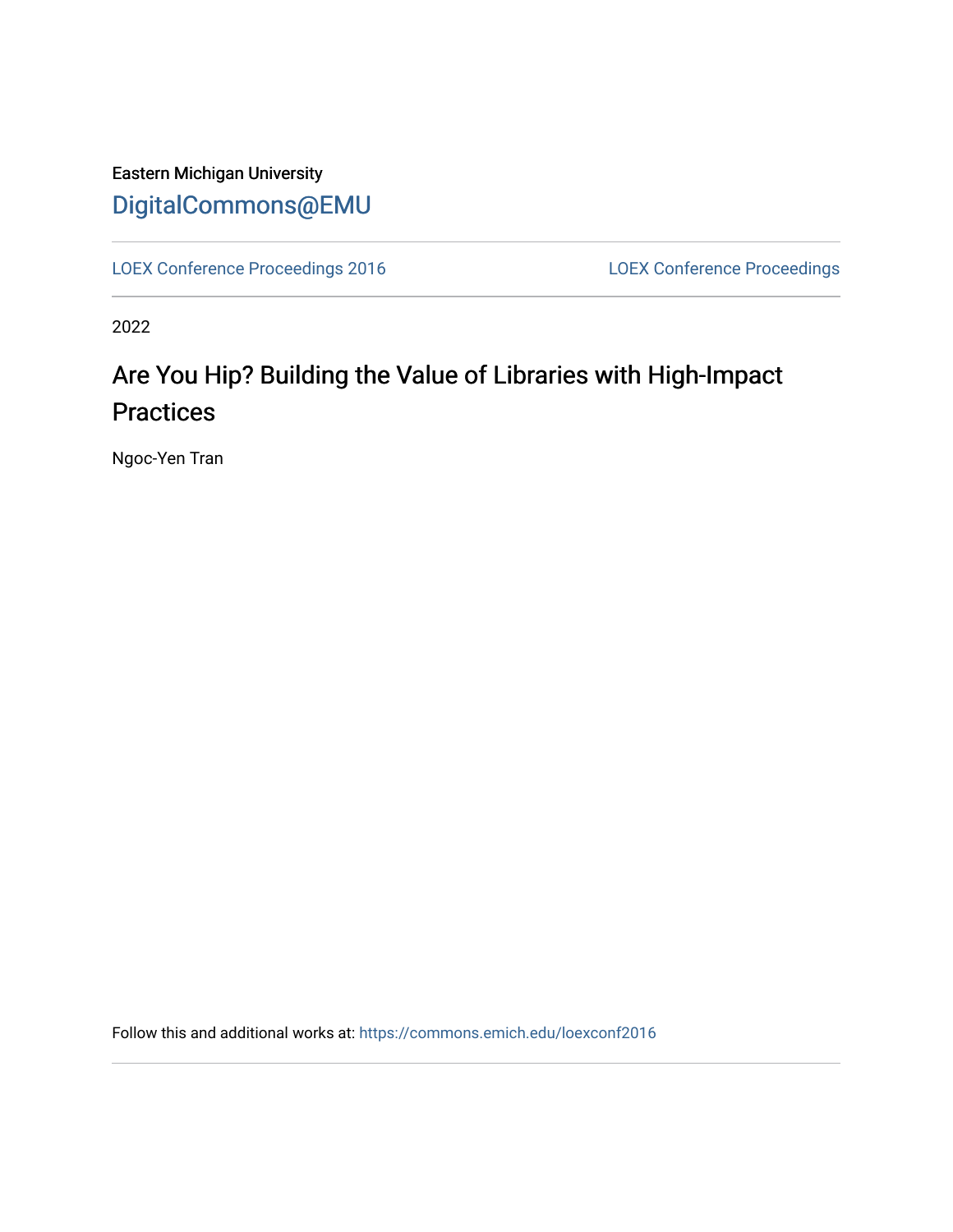# **ARE YOU HIP? BUILDING THE VALUE OF LIBRARIES WITH HIGH-IMPACT PRACTICES**

#### **NGOC-YEN TRAN**

#### **INTRODUCTION: HIGH-IMPACT EDUCATIONAL PRACTICES (HIPS)**

The National Survey of Student Engagement (NSSE) was created to help institutions identify aspects of the undergraduate experience that can be improved through changes in policy and practice. NSSE's metric of student engagement is defined as, "the amount of time and effort students put into their studies and other educationally purposeful activities" (2014). As a result of NSSE data, a set of educational practices were developed by Robert Kuh called high-impact educational practices (or simply, high-impact practices, HIPs). These practices include:

- First-year seminars and experiences
- Common intellectual experiences
- Learning communities
- Writing-intensive courses
- Collaborative assignments and projects
- Undergraduate research
- Diversity/global learning
- Service learning or community-based learning
- Internships
- Capstone courses and projects (Kuh, 2008)

HIPs are broad and depending on the institution they can take on many different forms and activities. In order to encourage participation, these activities are often combined with one another and offered in a number of iterations across the student curricular and co-curricular experiences (NSSE, 2014). Examples of HIP initiatives include: a common reading program for all first year students or the entire campus, senior capstone projects and presentations, and expanded study abroad opportunities. These practices were developed because research had demonstrated that they had a significant impact on student success, including being beneficial in increasing rates of retention and engagement from students of all backgrounds (Kuh, 2008). Therefore, as higher education strategic plans focus on student retention, graduation rates, and overall student success, it is not surprising to see more and more institutions develop activities rooted in these practices.

As campus priorities shift, libraries cannot be insular or ignore these campus-wide programs and initiatives. In recent decades, all higher education institutions and the departments and units within the institution have been required to demonstrate evidence of their value. This is especially true for campus libraries because they can no longer rely on their status as the "heart of the university" and/or the belief of their importance; libraries are also required to demonstrate their value to administrators, students, parents, faculty, and the general public (ACRL, 2010). There is not a definitive definition for "value", but demonstrating value can be done in a variety of ways, including "use, return-on-investment, commodity production, impact, and alternative comparison" (ACRL, 2010). Ultimately though, what value boils down to is: how does the unit's actions/programs/initiatives/etc. advance the missions of the institution?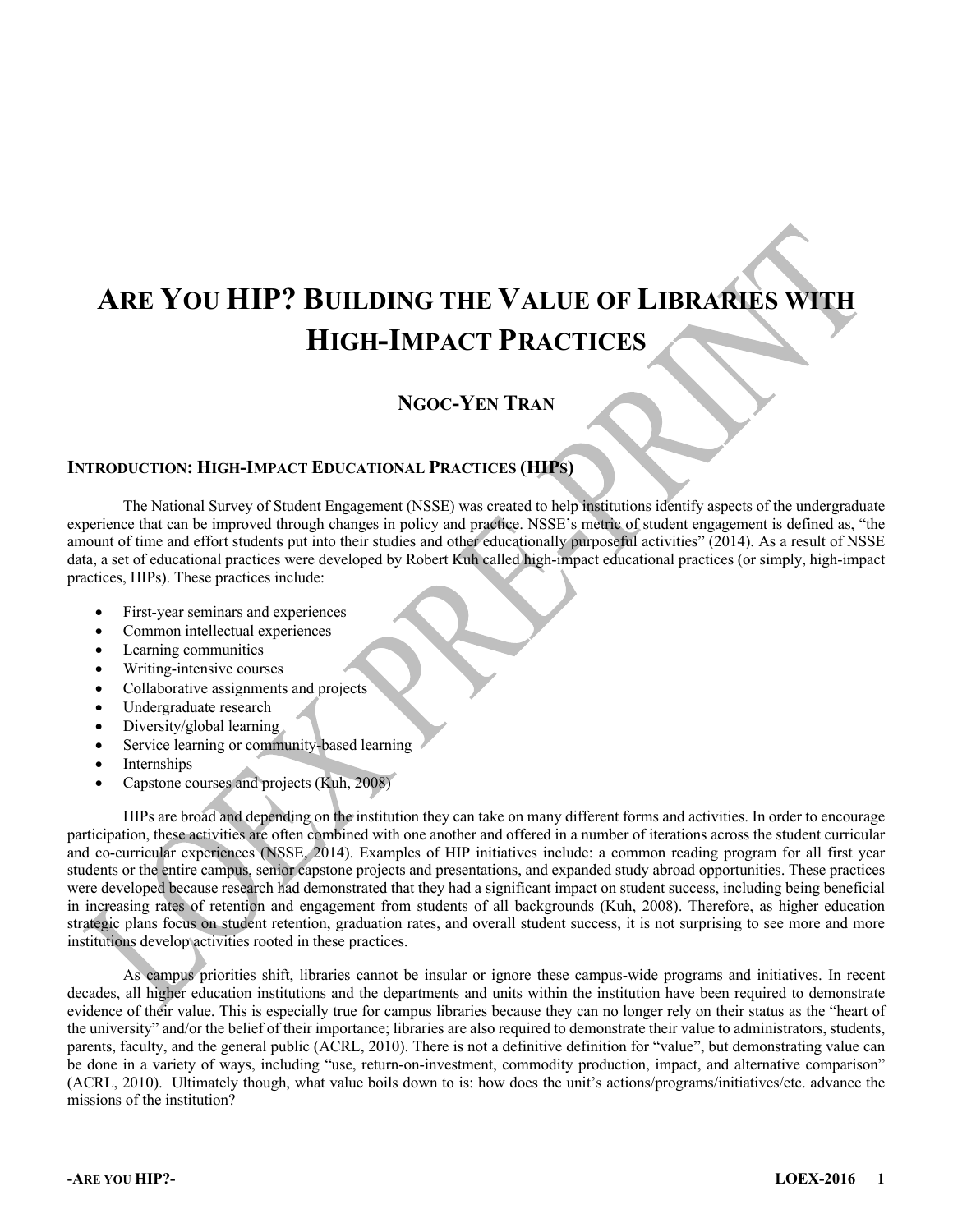As more campuses align their institutional strategies with improving student retention and graduation rates, student engagement, and student learning through the adoption of HIPs, one way that libraries can demonstrate their value is by purposefully contributing to these initiatives or programs and showing the impact that library involvement has had on student retention, learning, and success.

#### **EXAMPLES OF HIPS AND LIBRARIES AT THE UNIVERSITY OF OREGON**

Undoubtedly, academic libraries have been participating in HIPs. A ubiquitous example is the library's collaboration with first-year seminars/experiences or writing programs to deliver information literacy sessions to students. However, in recent years, there have been more developments of library activities based on HIPs with non-academic departments or as the library's own initiative. For example, at Oregon State University, librarians are organizing a study abroad trip to Barcelona in Summer 2016 that will allow students to gain a greater understanding of what it means to participate in a global society and the forces that affect the information available to us in the United States (Bridges & Elroy, 2016). The course has students doing research, participating in service-learning activities, visiting arts and cultural sites, and interacting with locals. There are multiple elements of HIPs in this example, including global learning, service learning, learning communities, and common intellectual experiences.

At the University of Oregon (UO), we have also developed some unique ways of rooting library activities to the University's focus on HIPs. There are many examples, but the two below bring awareness of library resources and services and/or information literacy to our campus community, all the while demonstrating the library's value and contributing to student retention, engagement, learning, and academic success.

#### **Residence hall libraries: Global Scholars Hall Library Commons**

Academic libraries spend a lot of their time providing information literacy instruction to first-year or new students in order to provide them with a common set of competencies or skills for their undergraduate studies: most common are instruction sessions in a first-year seminar or introductory classroom environment. In the last decade or so, recognizing that residential campuses house about 80% of first-year students, librarians have begun outreach efforts to these spaces in collaboration with university housing or residence life departments. However, library outreach to residence halls have been received with mixed successes because students are often unsure what the library or librarian is doing in their living space and what a librarian can help them with. But with the inclusion of HIPs, especially the emphasis on learning communities and common intellectual experiences, residence halls are changing and there are opportunities for libraries to break down interaction barriers (Long, 2011; Strothmann & Antell, 2009) and to create opportunities for awareness of library resources and services to students living in the residence halls that leave a lasting impression.

With the belief that living on campus can increase positive academic involvement (Pascarella & Terenzini, 2005), UO's University Housing and Residence Life has combined the residential experience with some of the HIPs by developing formal learning communities, often referred to as living-learning communities or residential learning communities. These communities have the goal of creating an environment where students are active participants in their intellectual and academic experiences in a shared space; these types of communities have proven their value to student academic success and retention (Brower & Inkelas, 2010; Inkelas, 2008; Kanoy & Bruhn, 1996; Tinto, 2003). In the next year, UO plans to expand their offerings of academic residential communities with the addition and renovation of more residence halls.

As HIPs and living-learning communities become prioritized on campuses, more libraries will be asked to support these students in non-traditional methods, such as through the development and administration of residence hall libraries (RHLs). Although it might seem like a new idea, RHLs have had a long presence on college campuses with the earliest recorded at Harvard University in 1928 (Morgan, 1931). Seeing potential in this library model to enrich learning, many institutions between the 1920s and 1980s developed and supported RHLs (Stanford, 1969). At the peak of RHL development, 20 institutions in North America had RHL systems (Miller, 82), but over the years, with increases to the student population, insufficient staffing, budgetary constraints, and other factors many were discontinued. Today, there are only three institutions with operating RHLs: University of Illinois at Urbana-Champaign, Indiana University, and University of Oregon.

As educational practices based on common intellectual experiences and learning communities continue to grow, library involvement in teaching information literacy through formal and informal channels in the residence halls can help to demonstrate the library's value. By having a physical library space that is conveniently located downstairs, is warm and welcoming, and contains the resources needed to transition from high school to college can encourage student use. Findings have indicated that "students who use the library in some way achieved higher levels of academic success than students who did not use the library" (ACRL, 2016). Additionally, providing an on-site librarian who can introduce first-year students to the resources required for college-level research and scholarship and someone who can mentor them as they develop new knowledge contributes to student learning and engagement. Moreover, as a continual presence in the residence hall, the librarian can develop academic rapport with students by being available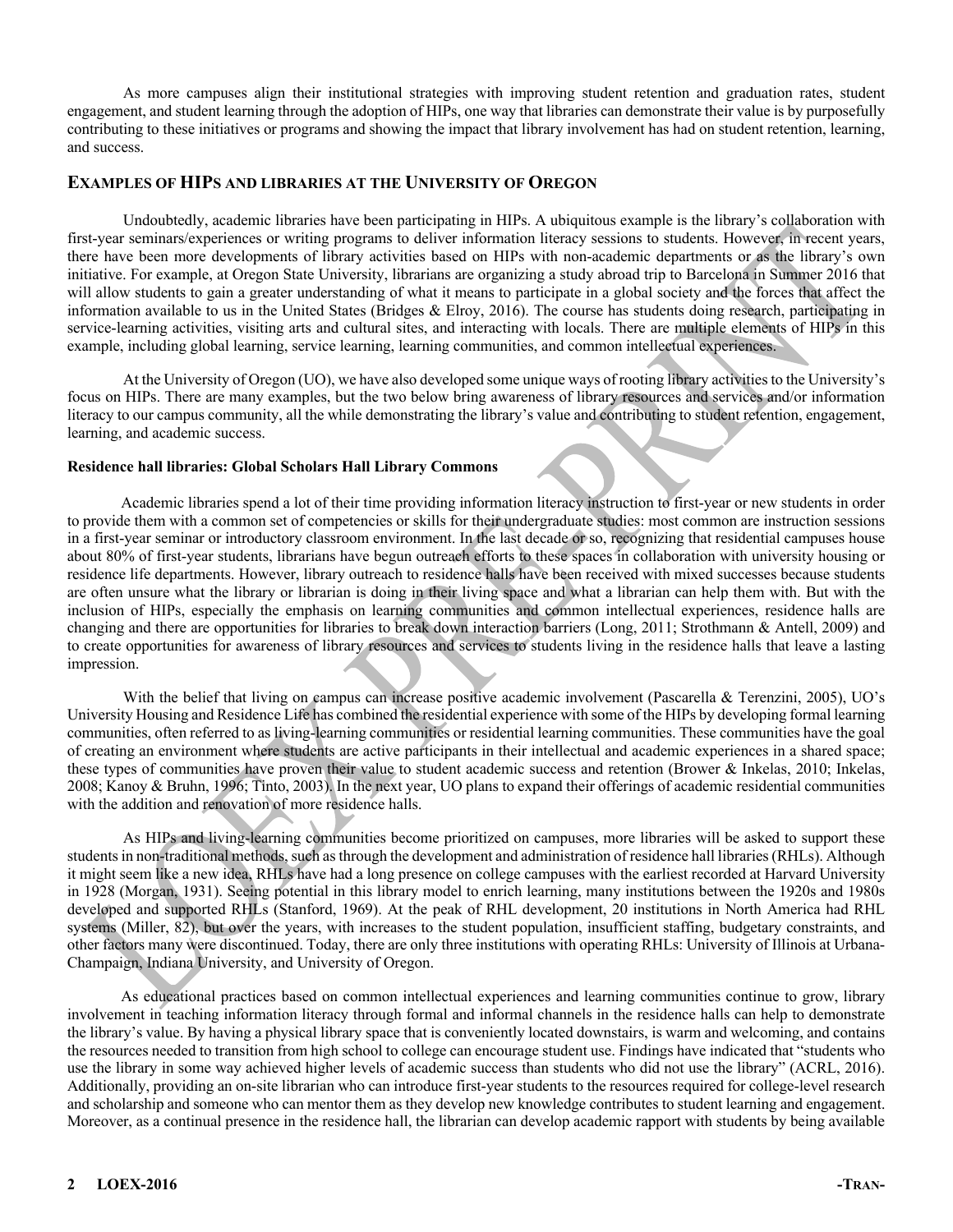and responsive and showing interest in student academic and personal lives, "can influence student motivation, academic engagement, and enjoyment of courses and learning in general" (ACRL 2016). All these factors can contribute to increasing a students' probability to persist and continue at an institution to completion, while also showing evidence of the library's impact and value.

#### **Enhanced Research Skills Certificate Program (ERSCP)**

Preparing undergraduates to conduct research is at the heart of academic librarianship, especially through information literacy instruction in the classroom. However, this method of visiting classrooms does not reach all students (Kraemer, Keyse, & Lombardo, 2003) nor does it provide students with the advanced skills they need to conduct mentored research with faculty or independent research. Anecdotal evidence gathered from undergraduate students and faculty members have indicated two things: (1) students are very interested in research but are unsure of how to get started and not confident in their ability to effectively conduct research, which implies that they may also be lacking higher level research skills, and (2) faculty members receive many requests during the academic year from students seeking research experiences, but they are hesitant to say "yes" because the skill level needed to enter research and the requisite training that is required makes taking on students prohibitive, or because they do not have any positions available.

A robust institutional undergraduate research profile requires that adequate research opportunities exist and that the student body is sufficiently prepared to conduct research. Therefore, to provide the skills undergraduates need to conduct mentored research, the UO Libraries collaborated with the Undergraduate Research Opportunities Program to develop and pilot a co-curricular series of workshops that assisted in addressing the issue of student preparedness for research. The Enhanced Research Skills Certificate Program (ERSCP) focused on training students in five key research skills: (1) Responsible conduct of research, (2) Finding scholarly literature in a discipline and managing and organizing information, (3) Understanding data, (4) Collecting and using data and information ethically, and (5) Writing abstracts and communicating research. Students who attended all five workshops received a participation certificate that they could point to as they consider mentored research opportunities. Additionally, they can use the skills they learned for independent or research for course projects and assignments, thereby, adding value to the students' long-term academic experiences.

In preparing students to conduct mentored or independent research, the ERSCP enforces the impact of the library on student retention and success because undergraduate research represents one of the stronger examples of a HIP that can advance the key characteristics of a university's mission. Mentored research, in which students and faculty work together to discover new knowledge, apply it to their discipline, and share it locally, nationally, and globally, is instrumental in helping individuals think analytically, question critically, and discover the enduring joy of inquiry. Additionally, the ERSCP strengthens undergraduate education in providing additional outlets for faculty to teach, research, service, and foster the creation of a community of scholars.

#### **CONCLUSION**

There is no shortage of opportunities for libraries and librarians to take part in building the value of libraries through collaborative or individual initiatives or programs that are rooted in HIPs. Two examples at the University of Oregon include the Libraries partnering with University Housing and Residence Life, and the Undergraduate Research Opportunities Program to support the common intellectual experiences, learning communities, first-year experiences, and undergraduate research HIPs. Anecdotally, these collaborations have risen the profile of the Libraries on campus as a potentially strong supporter of student retention, engagement, learning, and overall academic success.

Libraries are in constant change and being "hip" with the latest trends is not always easy or worthwhile. However, as institutional priorities and philosophies focus on enhancing the undergraduate experience and to support retention and graduation rates, student engagement, and student learning through the incorporation of high-impact educational practices (HIPs), libraries can demonstrate their value by aligning the work that they do with these institutional educational practices and to show the impact of their work to stakeholders.